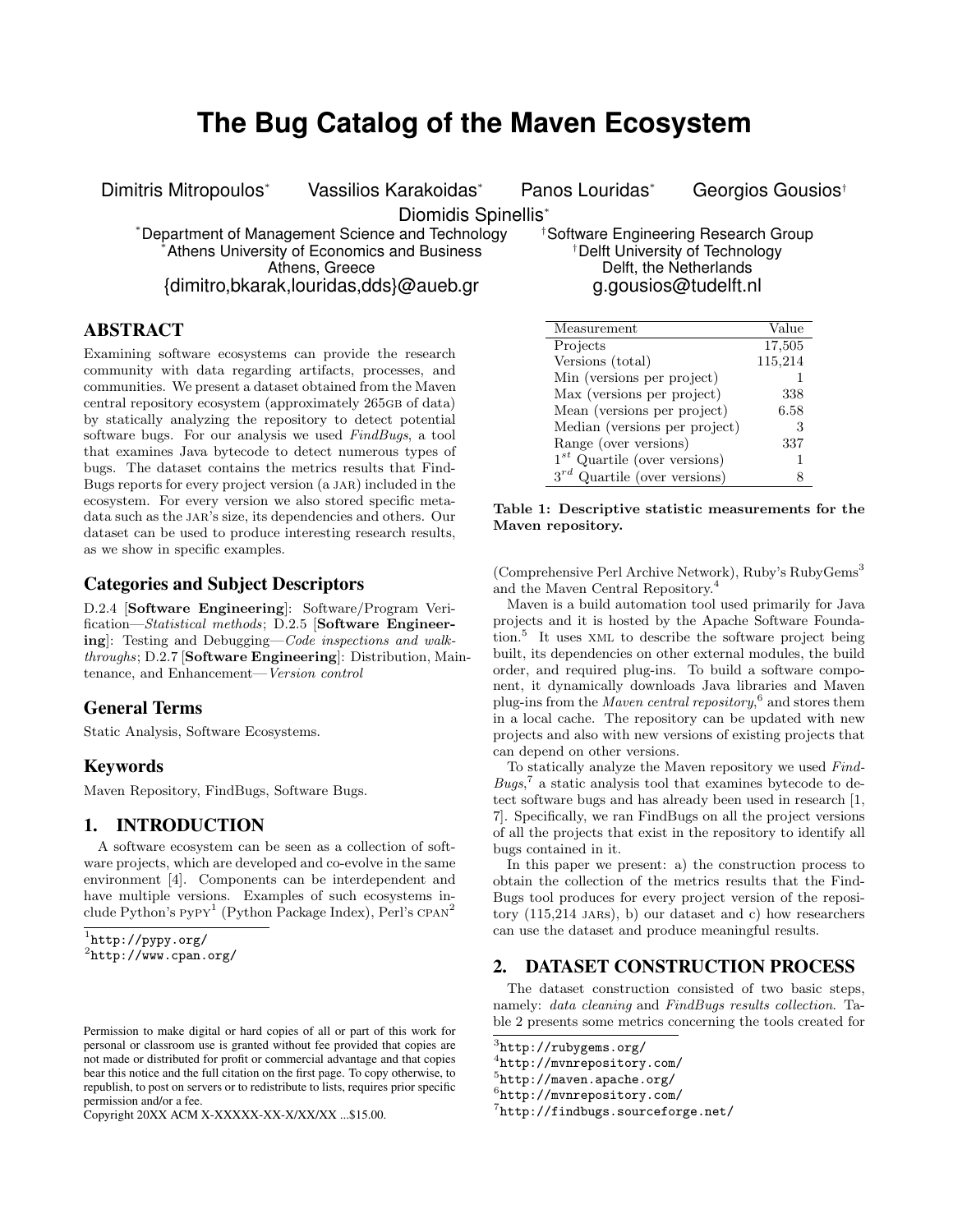| Python Scripts | 14   |
|----------------|------|
| Lines of Code  | 1256 |
| Code Size (KB) | 92   |

Table 2: Size metrics concerning the tools created for the dataset construction process.



Figure 1: Distribution of version count among project population.

the process.

Data Cleaning Initially, we obtained a snapshot (January 2012) of the Maven repository and handled it locally to retrieve a list of all the names of the project versions that existed in it. In addition, we filtered out projects written in programming languages other than Java (such as Scala, Groovy, Clojure, etc.) because FindBugs analyzes only Java bytecode. Since our construction process took place at the end of 2012, several versions were released for some of the projects. Thus, we cross-checked the local versions with those online<sup>8</sup> and supplemented the missing JARs that have been added to the repository during this period. The statistic measurements concerning the repository can be seen in Table 1 and the distribution of version count among the selected projects is presented in Figure 1.

FindBugs Results Collection The dataset size prohibited the analysis on a single host. For this reason, we opted for distributed processing. A schematic representation of the collection of the FindBugs metrics results can be seen in Figure 2.

In particular, we created a series of processing tasks based on the JAR list from the previous step, and added them to a task queue mechanism (a Rabbitmq message broker). Then we executed twenty five workers (custom Python scripts) that checked out tasks from the queue, processed each project version and stored the results to the data repository (a Mongodb database system). The collection process lasted for approximately four and a half days.

A typical processing cycle of a worker included the following steps: after the worker spawned, it requested a task



Figure 2: The data processing architecture.

| Category                        | Description                             |
|---------------------------------|-----------------------------------------|
| <b>Bad Practice</b>             | Violations of recommended and es-       |
|                                 | sential coding practice.                |
| Correctness                     | Involves coding misting a way that is   |
|                                 | particularly different from the other   |
|                                 | bug sakes resulting in code that was    |
|                                 | probably not what the developer in-     |
|                                 | tended                                  |
| Experimental                    | Includes unsatisfied obligations. For   |
|                                 | instance, forgetting to close a file.   |
| Internationalization (i18n)     | Indicates the use of non-localized      |
|                                 | methods.                                |
| Multi-Threaded (MT) Correctness | Thread synchronization issues.          |
| Performance                     | Involves inefficient memory usage al-   |
|                                 | location, usage of non-static classes.  |
| Style                           | Code that is confusing, or written in   |
|                                 | a way that leads to errors.             |
| Malicious Code                  | Involves variables or fields exposed    |
|                                 | to classes that should not be using     |
|                                 | them.                                   |
| Security                        | input validation<br>Involves<br>issues. |
|                                 | unauthorized database connections       |
|                                 | and others.                             |

Table 3: Bug categorization according to FindBugs.

from the queue. This task contained the JAR name, which was typically a project version that was downloaded locally. First, specific JAR metadata were calculated and stored (see Section 3). Then, FindBugs was invoked by the worker and its results were also stored in the data repository. Note that before invoking FindBugs, the worker checked if the jar is valid in terms of implementation. For instance, for every JAR the worker checked if there were any .class files before invoking FindBugs. When the task was completed the queue was notified and the next task was requested.

When the data collection was completed, we ran some tests to check the validity of the results. A common issue that we discovered was the out-of-memory crashes of Findbugs, which demanded the repetition of the process for the corresponding jars, with the appropriate settings in the Java Runtime Environment (JRE).

#### 3. DATASET CONTENTS

As we mentioned earlier our data was stored in a MongoDB database. FindBugs separates software bugs into nine categories (see Table 3) and reports bug collections that include all the bugs discovered in a JAR file. For every registered bug,

<sup>8</sup> http://mirrors.ibiblio.org/maven2/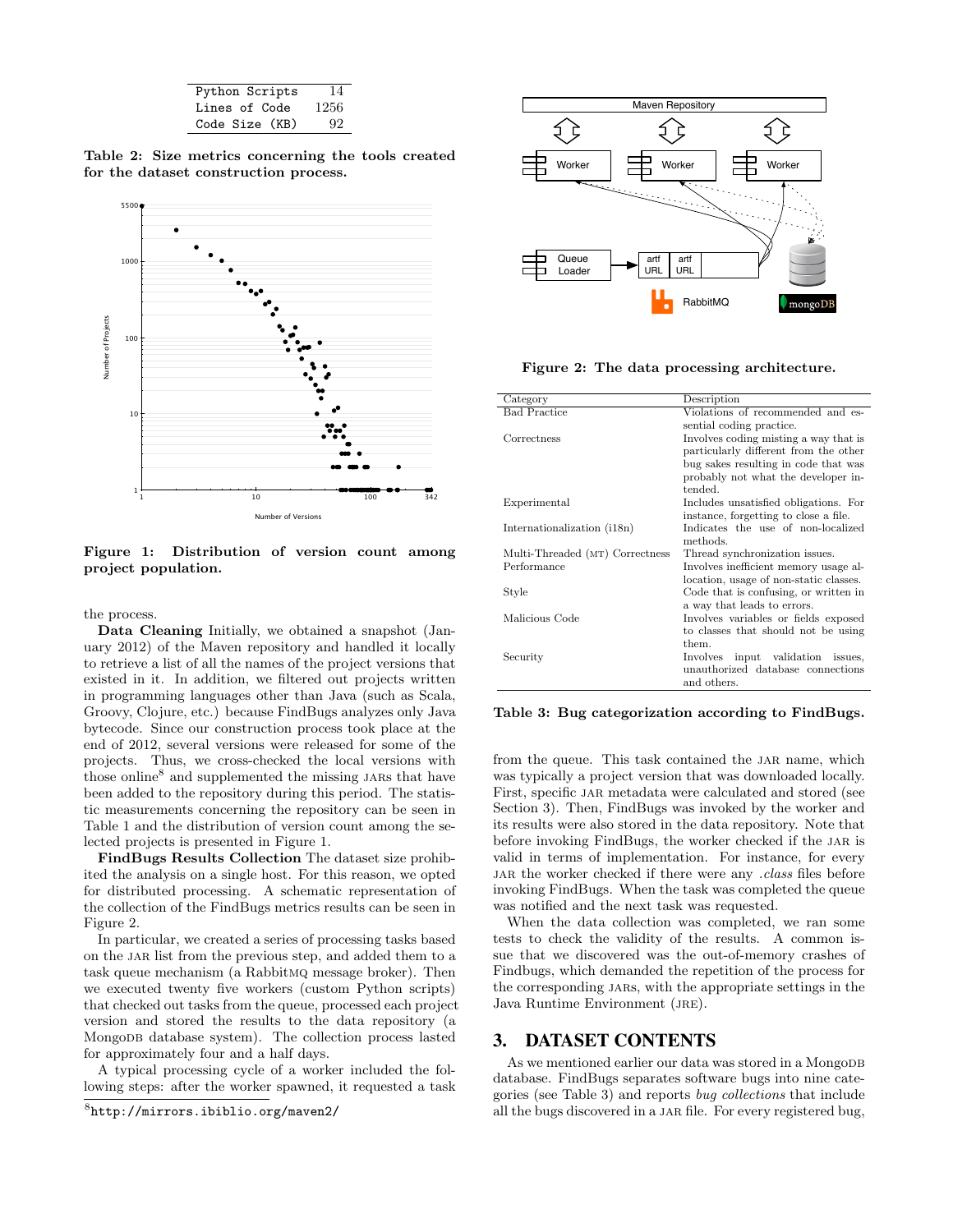there are numerous accompanying features like the class, the method and the line that the bug was found. FindBug's results, also include additional information like the number of classes included in the examined JAR and others. FindBugs though, outputs its results in xml format. Hence, all the data were converted to the JSON format by mapping all XML elements to json objects.

As we mentioned in Section 2, our workers calculated and stored specific metadata together with the FindBugs results. Such metadata included the jar's size (in terms of bytecode), its dependencies (derived from the pom.xml file), and a number that represented the ordinal version number of the release (see also Table 4). This number was derived from an xml file that accompanies every project in the Maven repository called maven-metadata.xml. The following listing shows the format of the information we collected (note that the results of FindBugs are too large to show. To see a complete instance please visit our GitHub repository — see Section 7):

```
{"JarMetadata": {
    "version": "1.0.0",
    "version_order": "1",
    "jar_size": "34768",
    "dependencies": [
        {
            "version" : "2.0",
            "groupId" : "org.apache.maven",
            "artifactId" : "maven-project"
        },
        { /* other dependencies */ }
    ],
    "group_id": "org.apache.myfaces.buildtools",
    "jar_filename": "myfaces-jdev-plugin-1.0.0.jar",
    "artifact_id": "myfaces-jdev-plugin",
    },
 "BugCollection": { /* FindBugs data */ }
}
```
#### 4. HARNESSING OUR DATASET

Since MongoDB provides a rich query interface, it was easy to create simple scripts to find out how software bugs are distributed among the repository (see Figure 3).

Furthermore, we have created a series of scripts to exhibit how the dataset can be used to capture correlations regarding the evolution of software bugs. First, based on

| version       | The version of the project in the |
|---------------|-----------------------------------|
|               |                                   |
|               | repository.                       |
| version order | The ordinal version number of the |
|               | release.                          |
|               |                                   |
| jar_size      | The size of the JAR file.         |
| dependencies  | List of all dependencies for the  |
|               |                                   |
|               | project.                          |
| group_id      | The group ID of the project in    |
|               |                                   |
|               | Mayon repository.                 |
| jar_filename  | JAR's filename.                   |
| artifact id   | The artifact ID of the project in |
|               |                                   |
|               | Mayon repository.                 |
|               |                                   |

Table 4: JAR metadata description.



Figure 3: Bug percentage in Maven repository.

the dataset we produced some metadata that contained the number of bugs per category in each project version. Based on these metadata we estimated the relation between bugs and time (see Table 5). Specifically, we calculated the Spearman correlations between the defects count and the ordinal version number across all projects. The zero tendency that can be seen on Table 5 applies to all versions of all projects together.

In addition, we explored the relation between defects with the size of a project version, measured by the size of its JAR file by carrying out correlation tests between the size and the defect counts for each project and version. The results can be seen in Table 6.

Figure 4 presents the pairwise correlations between all bug categories. To establish these correlations, we calculated the correlations between the number of distinct bugs that appeared in a project throughout its lifetime.

Research concerning the examination of specific bugs can also be facilitated by our dataset. For instance, we have examined the characteristics of security bugs in a previous paper [5] based on this dataset.

#### 5. LIMITATIONS

Limitations concerning out dataset involve some jars that were in the initial JAR list created during data cleaning but when the FindBugs result collection was performed, they

| Category            | Spearman Correlation | <i>p</i> -value |
|---------------------|----------------------|-----------------|
| Security            | 0.04                 | ${}< 0.05$      |
| Malicious Code      | 0.03                 | $\ll 0.05$      |
| Style               | 0.03                 | $\ll 0.05$      |
| Correctness         | 0.04                 | $\ll 0.05$      |
| <b>Bad Practice</b> | 0.03                 | $\ll 0.05$      |
| MT Correctness      | 0.09                 | $\ll 0.05$      |
| i18n                | 0.06                 | $\ll 0.05$      |
| Performance         | (0.01)               | 0.07            |
| Experimental        | 0.09                 | $\ll 0.05$      |

Table 5: Correlations between version and defects count.